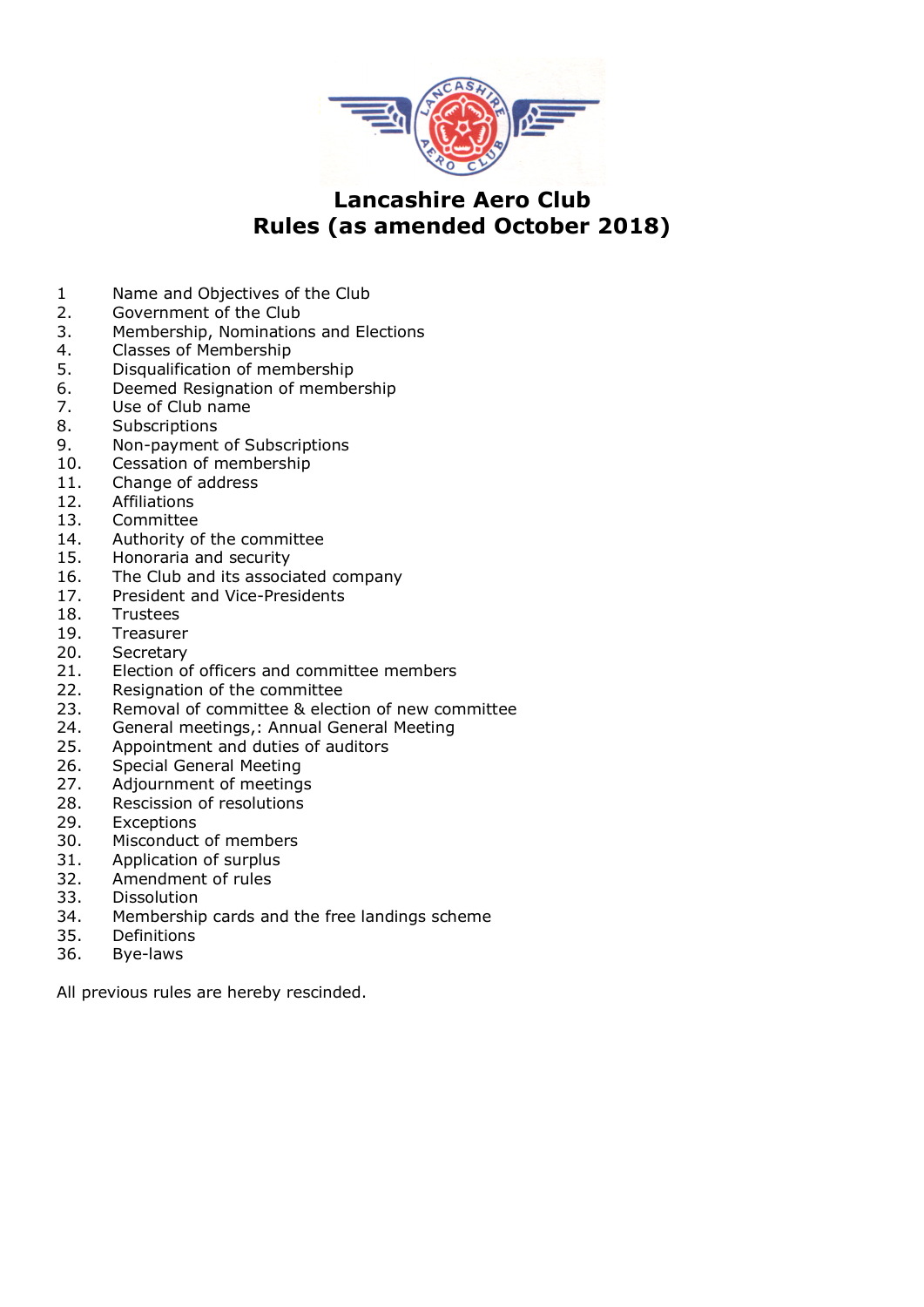# **1 . NAME AND OBJECTIVES OF CLUB**

The name of the Club is The Lancashire Aero Club, hereinafter referred to as "the Club".

The objectives of the Club are:

(a) To provide facilities for, and encourage the enjoyment of, General Aviation.

(b) To provide the opportunity for members to begin flying and to improve their skills.

(c) To provide such social facilities for its members as may, from time to time, be considered desirable.

(d) Generally to undertake and to do any other things as may be conducive to the encouragement and development of General Aviation.

## **2. GOVERNMENT OF THE CLUB**

(a) The Club shall be governed by a Committee of members, which shall consist of not less than seven and not more than twelve, to be elected as hereinafter provided.

(b) The Committee shall be the sole authority as to the interpretation of the rules, regulations and bye-laws of the club and the conduct of members in relation thereto.

## **3. MEMBERSHIP NOMINATIONS and ELECTIONS**

(a) The election of members shall be vested solely in the Committee and shall be by ballot. It shall take place at such times as the Committee thinks fit. No election shall be valid unless a quorum of the Committee is present.

(b) Any two life or ordinary members may propose and second a candidate for membership. They must be able from personal knowledge to vouch for the candidate's respectability and fitness to be a member and both of them shall sign the nomination form, as shall the candidate, who, by so doing, shall pledge to and abide by, the Rules of the Club as from time to time in force, in the event of being elected a member.

(c) No candidate shall be admitted to the privileges of membership until he has been formally elected a member by the Committee, notified by the Secretary and paid his first subscription and in any circumstances no candidate for membership shall be admitted to the privileges of membership until two days have elapsed following election to membership.

(d) No newly elected member shall participate in any of the privileges of the Club until his subscription and entrance fee have been received by the Treasurer.

## **4. CLASSES OF MEMBERSHIP**

### **Life Members**

(a) The Committee has the power to elect as Life Members those persons who in the opinion of the Committee are of sufficient distinction and/or those who have rendered valuable service to the Club. The Committee has the power to terminate at any time the Life Membership of any member so elected if, in its opinion, it is desirable in the interests of the Club. Life Members shall be entitled to the full rights and privileges of membership without payment of any subscriptions.

### **Honorary Members**

(b) The Committee has the power to elect, as Honorary Members without entrance fee or subscription, persons of distinction or those who have rendered valuable services to the Club. An interval of at least two days shall elapse between their election and admission as members. Honorary Members shall be entitled to the full rights and privileges of membership without payment of any subscriptions*.* Eligibility for renewal of honorary membership will be reviewed by the committee on an annual basis.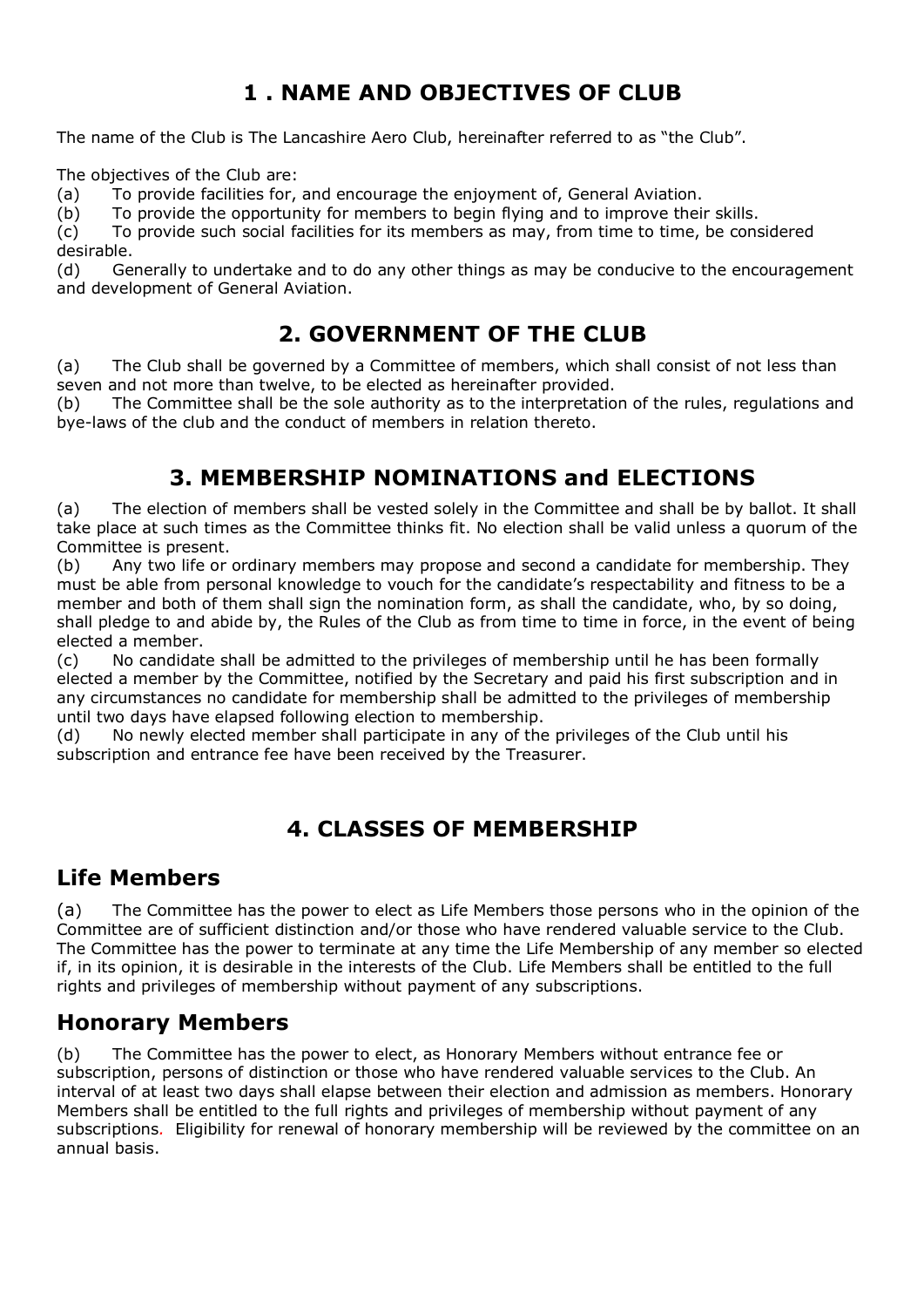## **Social Members**

(c) Persons who wish to join the Club but who are not active pilots may join as social members, paying a reduced subscription decided from time to time by the committee. Social members will not have the right to vote at Annual or Special General Meetings and will not receive a membership card which entitles them to participate in the partner airfields scheme.

## **Ordinary members**

(d) Those members not awarded life, honorary or social membership will be designated as Ordinary members of the Club.

#### **5. MEMBERSHIP REFUSAL OR REMOVAL**

The Club Committee may refuse membership, or remove it, only for good cause such as conduct or character likely to bring the Club or sport into disrepute. Appeal against refusal or removal may be made to the members at a Special General Meeting or Annual General Meeting

## **6. DEEMED RESIGNATION OF MEMBERSHIP**

Any Ordinary or social member not paying an annual subscription within a period of one month from the notified date that such subscription becomes due will be deemed to have resigned from membership. Any membership card held by the member must be returned to the Secretary at the expiry of the membership.

## **7. USE OF CLUB NAME**

(a) No member shall use, or allow to be used, the name of the Club in any advertisement, prospectus or business announcement.

(b) The name and address of the Club shall not be given by a member as his address or otherwise for the purpose of identification in connection with legal proceedings.

### **8. SUBSCRIPTIONS**

(a) The ordinary subscription shall be of such sum determined by the Committee and shall be paid in advance on admission and subsequently on such dates as the Committee may from time to time determine.

(b) A Joining Fee as shall be determined by the Committee is payable upon election to the Club, except in the case of Life and Honorary Members.

(c) A suspended member shall remain liable to pay his subscription.

(d) Every member shall produce the receipt for his subscription or membership card when requested to do so by any person authorised by the Committee.

## **9. NON-PAYMENT OF SUBSCRIPTION**

(a) No member in arrears shall be permitted to make use of the Club or take part in its affairs. (b) The Committee may in its unfettered discretion reinstate a member on satisfactory grounds being shown for the failure of payment on such terms as to payment of entrance fee and/or subscription as it may think fit.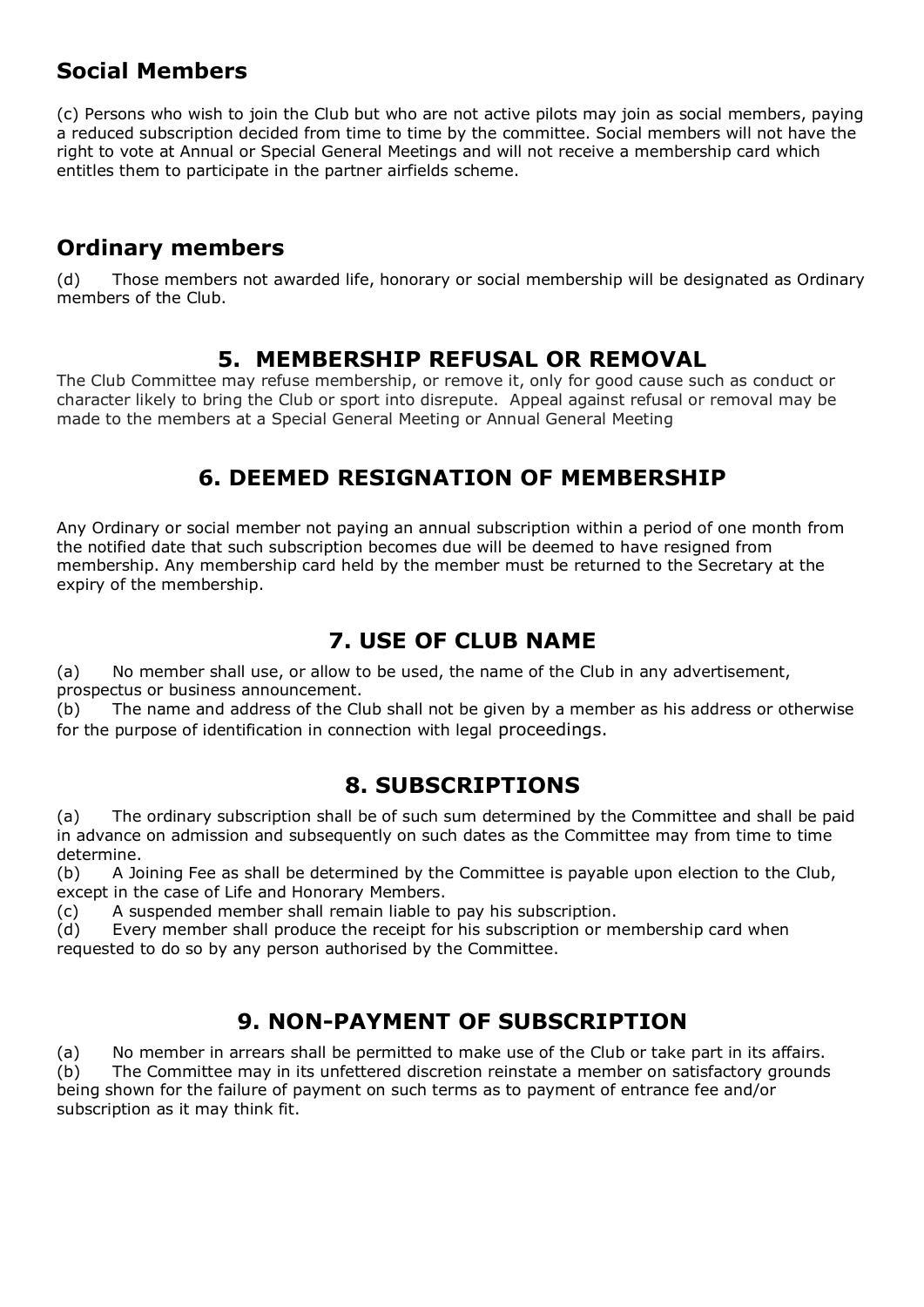## **10. CESSATION OF MEMBERSHIP**

Membership shall terminate:

- (a) On resignation (Rule 6).
- (b) On non-payment of subscription (Rule 9).
- (c) On expulsion (Rule 14).

## **11. CHANGE OF ADDRESS**

Any member who changes his postal or email address shall, within fourteen days, give notice to the Secretary in writing of such address and until such notice is given all communications and notices sent to his last known postal or email address shall be deemed to have been served upon such member.

# **12. AFFILIATION OF OTHER AERO CLUBS AND ASSOCIATED**

#### **ORGANISATIONS**

(a) The Committee may associate or affiliate the Club with such other aeronautical clubs or bodies on such terms as the Committee shall approve.

(b) Members of other Aero Clubs may, on presentation of their membership details, be admitted to activities of the Club without charge.

### **13. COMMITTEE**

(a) There shall be a Committee of not less than seven and not more than twelve who shall be elected by a ballot at the Annual General Meeting in accordance with the provisions of Rule 21.

(b) The members of the Committee elected at an Annual General Meeting shall serve for three years.

(c) At each Annual General Meeting at least one third of the Members of the Committee shall retire and shall be entitled to stand for re-election provided that only a maximum of six members shall be required to stand for re-election to the Committee at each Annual General Meeting.

(d) Where pursuant to the application of the foregoing provisions of this Rule more than six persons would be required to submit for re-election as between Members who have served for three years the individuals who shall be obliged to retire shall be drawn by Lot as directed by the Chairman.

(e) The Secretary must receive the nomination forms for election to the Committee not less than 21 days before the Annual General Meeting. Nominations of candidates shall be signed by the candidate and at least two members proposing them. The candidates must have been members of the Club for at least two years prior to the Annual General Meeting.

(f) The Committee shall have the power to fill casual vacancies in its body, except vacancies occasioned by removal under Rule 24, occurring amongst the Officers (other than Trustees) and may appoint a person to fill the office. Any person so appointed shall retain his office so long as the vacating officer or Committee member would have retained it as if no vacancy had occurred but not so as to add to their number. Any member so co-opted shall only hold office for the unexpired term of office of the member they are replacing.

(g) The Committee shall meet at such times as it may arrange and a special meeting may be summoned at any time by the Chairman or Vice-Chairman or (in the case of an emergency) on a requisition signed by one third of the members of the Committee.

(h) Any member of the Committee who serves the Club or Company in any way at all does so in an entirely honorary capacity and no pecuniary reward is entailed.

(i) All LAC Committee members and LPL Directors are able to claim expenses incurred whilst carrying out their duties on behalf of LAC or LPL. Such expenses will only relate to expenditure in respect of out of pocket expenses. All such expenses must be shown in the accounts under Directors/Committee expenses.

(j) The quorum of the Committee shall be five except in the case of a special meeting summoned under Rule 13(g) when the quorum shall be a majority of the members of the Committee for the time being.

(k) The Chairman of the Committee shall be elected annually by the members in General Meeting.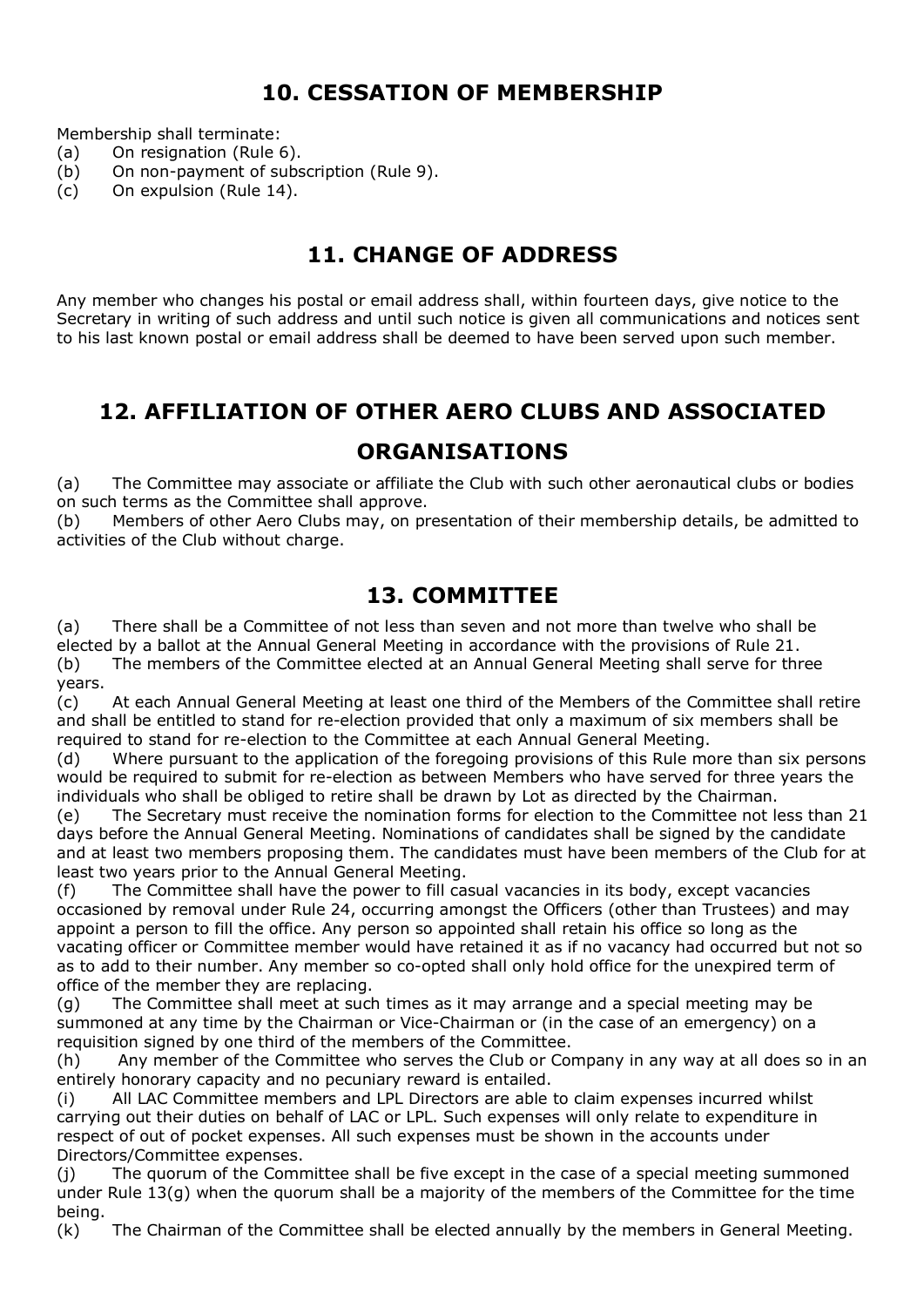The Committee at its first meeting in each year shall elect the Vice-Chairman. In the case of equality of votes at a Committee meeting the Chairman, or in his absence the Vice-Chairman, shall have a second or casting vote.

(l) The Committee may appoint such Sub-Committees as it may deem advisable and may delegate to them such powers as it may think fit. Such Sub-Committees may include persons who are not members of the Committee but the Chairman of each Sub-Committee shall be a member of the Committee, except in special cases where the Committee shall decide otherwise.

(m) The Chairman and/or Vice-Chairman of the Committee shall be ex-officio members of every Sub-Committee.

(n) Any member or members of the Committee, not being the whole of the Committee, shall cease to be members on written notification of resignation which shall be deemed to be effective upon receipt by the Secretary.

(o) Any member of the Committee ceasing to be a member of the Club, or who is suspended from the privileges of membership, shall cease to be a member of the Committee. Any vacancy so caused shall be filled as provided in Rule 13(f).

(p) Any member of the Committee who is absent from the Committee meetings for more than four consecutive meetings without just cause or explanation shall be deemed to have resigned.

## **14. AUTHORITY OF THE COMMITTEE**

(a) The Committee shall conduct the general business of the Club, regulate the internal Management, have power to enforce Rules and make such bye-laws as may be necessary for the conduct of the Club in conformity with these Rules.

(b) The appointment and dismissal of club employees, if any, shall be vested solely in the Committee.

(c) No resolution passed by the Committee shall be rescinded unless notice shall have been given at a previous meeting of the Committee of intention to propose such rescission.

(d) All complaints shall be made in writing to the Secretary, who, if unable to remove the cause, shall submit them to the Committee, whose decision shall be final precluding any appeal to law.

(e) The Committee shall have power to reprimand, suspend for a period not exceeding one year or expel any member who infringes any rule or whose conduct, in or out of the Club premises, shall in their opinion, be prejudicial to the Club or to the character or interests of the Club. Any member guilty of conduct likely to endanger the welfare, unanimity of purpose or good order of the Club or whose actions are found to be inconsistent with the Rules, may be expelled by the Committee.

(f) The Chairman or Secretary shall be empowered to order the immediate withdrawal of any member whose conduct on any Club premises is in conflict with the Rules of the Club. Unless the conduct constitutes a threat of injury or damage to person or property or constitutes a breach of the criminal law a prior warning may be given prior to expulsion but no expulsion shall be unlawful solely on the ground that no prior warning was given. If neither the Chairman nor the Secretary is available when the misconduct occurs, like powers may be exercised by any other Committee Member present. The matter must be reported to the Committee at a meeting, which must be held within seven days of the committal of the alleged offence. Such member shall have no right of re-entry to any Club premises until summoned to appear before the Committee.

(g) In all cases, other than as provided for in paragraph (f) of this rule, any complaint or complaints against a member shall be considered by the Committee at its next regular meeting held in accordance with Rule 13(g) and the Committee shall be empowered to require the member concerned to withdraw from the facilities of membership upon receipt of the summoning notice until the date of the meeting. (h) If the Committee is of the opinion that the complaint or complaints do not warrant summoning a member to appear before it, the member in question must be immediately notified to this effect and shall be free to resume his rights as a member.

(i) If the Committee is of the opinion that the complaint or complaints against a member does warrant them summoning him to appear before it, at least seven clear days notice in writing shall be given by the Secretary to the member of his being so summoned and the notice shall contain a statement detailing the complaint or complaints brought against him.

(j) No member shall be reprimanded, suspended or expelled without being first summoned before the Committee and full opportunity afforded him to defend himself, nor unless a majority of at least two-thirds of the Committee then present vote for his being reprimanded, suspended or expelled.

(k) Any member expelled, suspended, or otherwise dealt with by the Committee in accordance with these rules shall have a right of appeal to a General Meeting of the Club. If the decision of the General Meeting is against the member he shall forfeit all claims upon the Club.

(l) Should the member fail to appear before the Committee, having given no prior explanation, the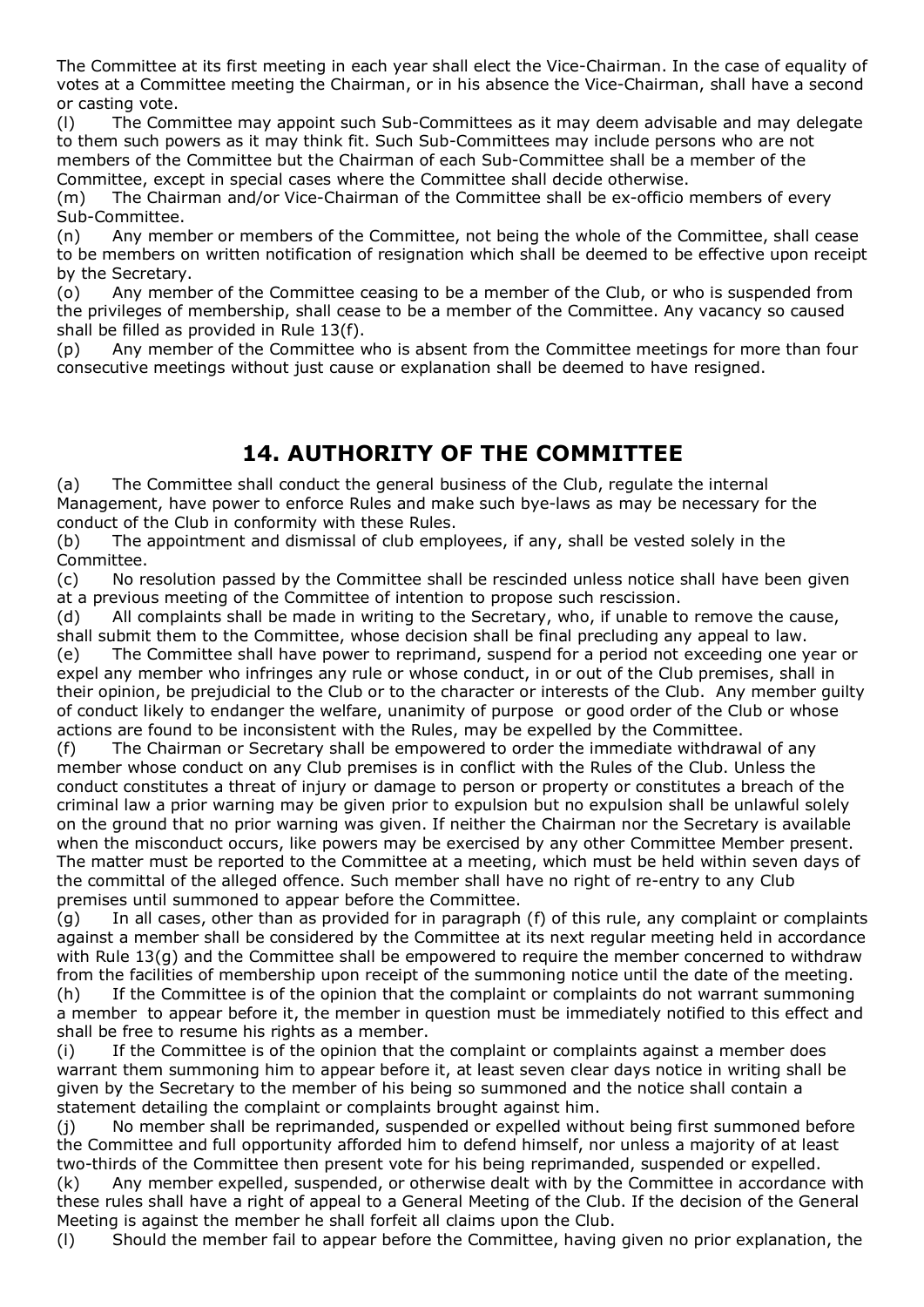matter can proceed and be dealt with by the Committee. Notwithstanding the foregoing provisions of this rule, the Committee shall not be obliged to summon a member to appear before it in respect of an offence of which he has already been convicted and sentenced by any court of law.

(m) The Committee, or any officer authorised by it in writing, shall have power to give orders to tradesmen and others for goods and services necessary for carrying out the purpose of the Club. This rule shall not empower the Committee, or any officer authorised by it, to incur expenditure except such as is consistent with the purposes for which the Club is established.

(n) No claim will be recognised or paid for any work done or for any goods supplied to the Club, without an order from the Committee or from an officer authorised by it. Members of the Club shall be entitled to contract with the Club for supply by them of goods and services but shall not participate in any discussion or vote upon any motion relative thereto, either at a Committee Meeting or a General Meeting.

(o) The Committee may alter the Rules, add thereto or make bye-laws, as may from time to time be considered desirable, provided that such alterations in, or additions to, the Rules or bye-laws shall be subject to the approval and confirmation of the members of the Club at the next Annual General Meeting or Special General Meeting.

## **15. HONORARIA and SECURITY**

(a) Officers (where appropriate) shall receive such honoraria as the Committee shall determine. (b) Any Officer dealing with the monies of the Club shall give such security as the Committee may determine and shall discharge his duties under the direction of the Committee.

(c) Provided his interest therein is disclosed in advance and the Member concerned does not participate in the decision on behalf of the Club to deal with such Member or his employer or firm, any Member of the Committee may deal in the ordinary and usual course of his or his employer's or his firm's business with the Club for the provision of goods or services required by the Club and shall not be liable to account to the Club for any profit thereon.

## **16. THE CLUB and its ASSOCIATED COMPANY**

(a) Under an agreement made between the Club and Light Planes (Lancashire) Ltd, the shares of the Company are held in trust for the members of the Club by Trustees appointed for that purpose. (b) All members of the Committee will be appointed as Directors of Light Planes (Lancashire) Ltd. (c) The Chairman will select candidates drawn from members of the Committee for appointment to the offices of Company Secretary, Company Treasurer, Club Secretary and Club Treasurer. The appointments must be ratified by majority vote of the whole Committee.

## **17. PRESIDENT and VICE-PRESIDENTS**

(a) A President and Vice-President or Vice-Presidents may be appointed at any General Meeting on the recommendation of the Members or by the Committee itself should the need arise. Every Vice-President shall hold office for such period as may be decided at his election.

### **18. TRUSTEES**

(a) The shares of Light Planes (Lancashire) Ltd shall be held by the Trustees.

(b) Every Trustee shall be indemnified against risk and expense out of the Club property.

(c) The Trustees shall be nominated by the Committee and elected at a General or Special General Meeting by a majority of the members present and entitled to vote thereat.

(d) The Trustees shall hold office until death or resignation.

(e) In case of a vacancy caused by resignation or death another Trustee shall be nominated by the Committee and elected at an Annual General Meeting or Special General Meeting called for that purpose in the manner as provided for in Rule 27.

(f) The duties of the Trustees shall be as specified in the document entitled "Duties of Trustees", a copy of which is held by the Club Secretary*.*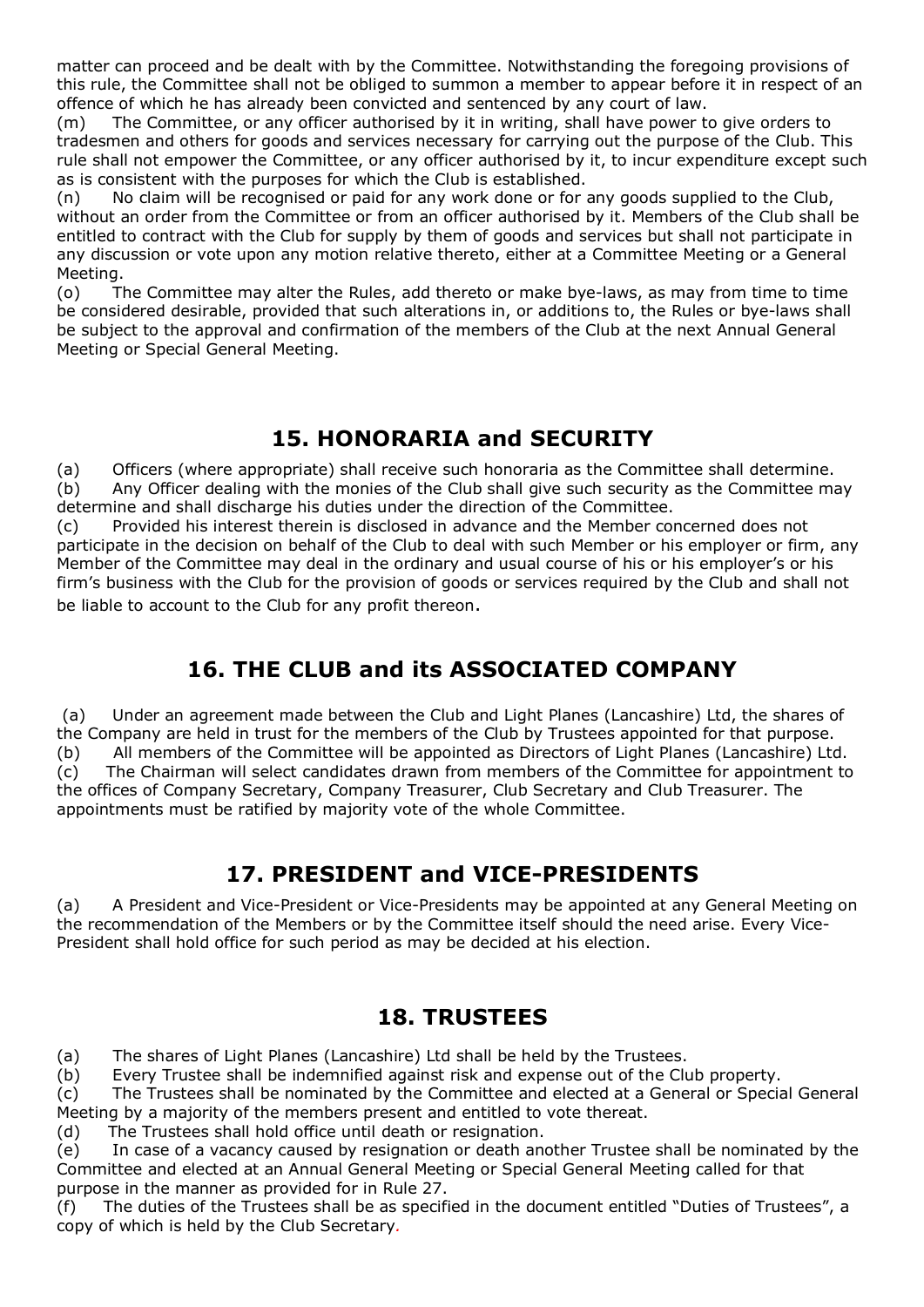## **19. TREASURER**

(a) The Treasurer shall be responsible for ensuring that all monies, whether received by himself, the Secretary, any other official or any servant of the Club, are duly paid into the Club's Bank as soon as is practicable. He shall also see that all debts of the Club are paid as directed by the Committee (except petty cash payments) by cheques signed by the Chairman and Treasurer or other approved signatories. He shall, at every regular meeting of the Committee (or more often if required) produce such books and Bank statements necessary for inspection showing that the foregoing duties have been carried out.

(b) The Treasurer shall keep such accounts, documents and other papers of the Club, not otherwise kept by the Secretary, in such manner and for such purposes as the Committee may direct. (c) The Treasurer shall in every year prepare or cause to be prepared the balance sheet and income and expenditure account and submit the same to any appointed Auditor of the Club.

### **20. SECRETARY**

(a) The Secretary shall on all occasions in the execution of his office act under the superintendence, control and direction of the Committee.

(b) The Secretary shall receive, or direct to receive, monies on account of the Club and pay the same, or direct to pay, to the Treasurer or direct to the Club's Bank. He shall keep such accounts, documents and papers of the Club in such manner and for such purposes as the Committee may direct.

(c) The Secretary shall summon and attend all meetings and take, or direct to be taken, minutes of the proceedings.

(d) The Secretary shall ensure that the Club is registered with any regulatory body responsible for the furtherance of the activities of the Club and the wellbeing of its members.

(e) The Secretary shall be responsible for the insurance of the Club against fire/theft and in respect to liability for accidents occurring to Club servants and for any other purposes as directed by the Committee.

(f) The Secretary shall, in conjunction with the Treasurer, comply with the requirements of HM Revenue and Customs with regard to the deduction of income tax from the wages or salaries of employees, if any, and with the requirements of the National Insurance Acts in respect of such employees.

(g) The Secretary shall carry out such other duties as are reasonably incidental to his office.

### **21. ELECTION OF OFFICERS AND COMMITTEE**

(a) Each eligible member of the Club shall have one vote for each vacancy and no member shall give more than one vote to any candidate. If there are as many or fewer candidates for the Committee than there are vacancies then they shall be deemed elected without a vote, save that any member present may call for a ballot in accordance with rule 21(b). In this case each candidate will need the votes of a simple majority of the members present and voting to be elected.

(b) Each ballot paper will list the candidates in alphabetical order of surname. Retiring members of the Committee seeking re-election shall be included in the listing without preference.

(c) At least four weeks prior to the day appointed for the commencement of the ballot, a notice shall be posted on the Club website and email mailing list by the Secretary or such person delegated to do so by the Committee, inviting the nomination of candidates for election. The notice shall remain displayed for at least ten days. The names of all candidates for office in the Club, together with the names of their proposers and seconders, shall be posted on the Club website and email mailing list at least seven clear days before the appointed ballot date and shall remain so posted until the result of the ballot has been declared.

(d) The Committee shall appoint two scrutineers to carry out the ballot under their direction and the result of the ballot shall be declared at the Annual General Meeting. No Officer or Committee Member of the Club or candidate may be appointed as a scrutineer.

(e) In the case of a tie between two or more candidates the names of such candidates shall be written on pieces of paper, which shall be placed in a receptacle from which the Chairman of the meeting shall draw as many names as there are vacancies to be filled. The names thus drawn shall be declared duly elected.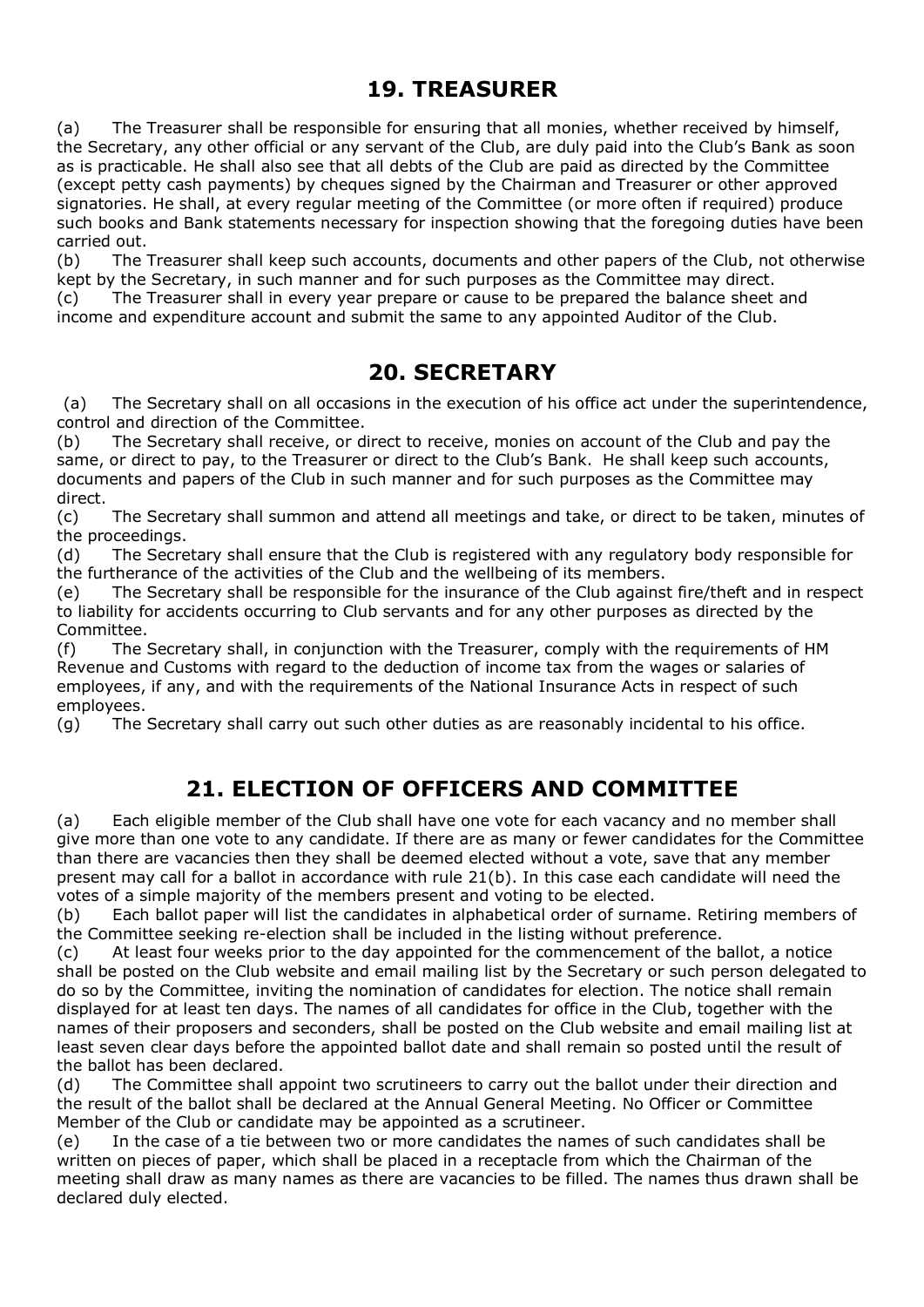## **22. RESIGNATION of the COMMITTEE**

(a) The outgoing Secretary shall obtain nominations during the three days following the resignation of the Committee and a ballot shall be held at a Special General Meeting within fourteen days of resignation for the election of a new Committee.

(b) The result of the ballot shall be declared at the Special General Meeting called by the Secretary for that purpose.

(c) The time and notice required for nominations under Rule l3(d) and for Special General Meetings under Rule 26(b) shall not apply in this case.

(d) The resignations of the outgoing committee will be deemed to take effect on the election of a new committee.

# **23. REMOVAL of COMMITTEE and ELECTION of NEW COMMITTEE**

(a) The Committee, or any Member or Members thereof, may be removed by a majority of three-quarters of the members voting at a Special General Meeting called for that purpose, in strict accordance with Rule 26. Any such decision must be ratified by a postal ballot of the whole membership, where a majority of three-quarters of the membership will be required to approve the decision.

(b) The election of a new Committee or any Member or Members thereof shall take place at a Special General Meeting in the manner prescribed in the previous Rule upon resignation of the Committee. The Meeting will be required to elect a Chairman to conduct the business.

# **24. GENERAL MEETINGS and ANNUAL GENERAL MEETING**

(a) The Annual General Meeting shall be held in each year at such time as may be determined by the Committee. The notice convening the Meeting shall state the time and place of such meeting and the business to be transacted and shall be published by electronic or other means to members at least six weeks prior to the meeting.

(b) Notice of any motion for inclusion in the Agenda for the Annual General Meeting must be signed by at least five members and received by the Secretary in writing 28 days prior to the meeting. (c) The Agenda for the Annual General Meeting, including notice of any motions, shall be sent to each Member. No business other than that specified in the Agenda shall be discussed at the Meeting. (d) A copy of the balance sheet and income and expenditure account for the year, with the report

of the auditor if appointed, shall be published by electronic or other means to all Members at least seven days before the Annual General Meeting.

(e) At the Annual General Meeting a statement of affairs, the balance sheet, income and expenditure account and report of the auditor shall be presented, together with the nominations for the Committee and Officers. The ballot for the Committee shall be held at that meeting and the result published forthwith.

(f) The quorum at any Annual or Special General Meeting shall be 25 members of the Club. At every meeting of the Club the Chairman, or failing him the Vice Chairman, or failing either, a member of the Committee elected by the Members, shall preside and if at any meeting voting on any question shall be equal, the Chairman at such meeting shall have a second and casting vote.

(g) No want of a quorum occurring after the Chairman has opened the meeting shall make a meeting incompetent to transact business.

# **25. APPOINTMENT and DUTIES of the AUDITOR**

(a) The Members, at the Annual General Meeting, may appoint an Auditor to audit the accounts for the ensuing year.

(b) The Auditor shall audit the accounts and for that purpose shall have access to all books of the Club.

(c) He shall examine the accounts and the receipts and expenditure, funds and effects of the Club and shall verify the same with the vouchers relating thereto and shall either sign the same as found by him to be correct and duly vouched or shall report in what respects he finds them incorrect or unvouched.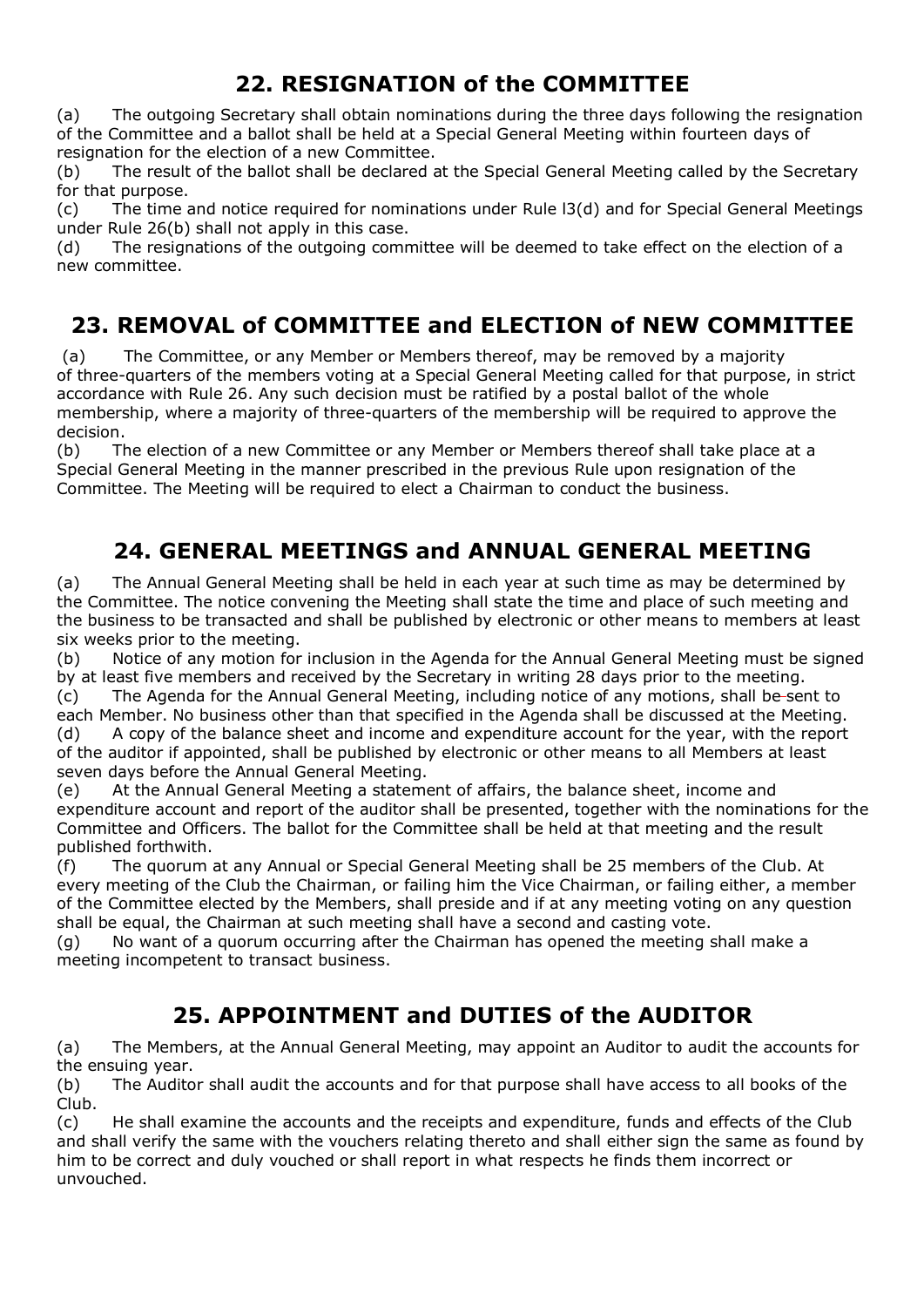## **26. SPECIAL GENERAL MEETING**

(a) The secretary shall summon Special General Meetings as follows:

(b) In accordance with Rule 23

(c) At the direction of the Committee

(d) Upon a request forwarded to the secretary signed by one fifth of the Members or 20 Members whichever is the lesser, stating the objects of such meeting, in accordance with Rule 24

(e) Meetings summoned under the above provisions shall be held not less than fourteen days and not more than twenty-eight days from the date of the receipt of the request.

(f) Notice of any Special General Meeting and of the object for which it is called, shall be posted on the Club website and email mailing list at least fourteen days before the date appointed for such meeting (except in the case of a Special General Meeting called under Rules 23 and 24).

(g) No other business except that for which the meeting has been convened shall be brought before a Special General Meeting.

## **27. ADJOURNMENT of MEETINGS**

Any Annual or Special General Meeting may be adjourned to such time as a majority shall decide but no business other than that which could have been transacted at the original meeting shall be brought forward at such adjourned meeting.

### **28. RESCISSION OF RESOLUTIONS**

No resolution passed at an Annual General or Special General Meeting shall be rescinded unless notice of the intention to propose such rescission has been given to the Secretary at least twenty-eight days before the date appointed for the subsequent Annual General or Special General Meeting.

## **29. EXCEPTIONS**

Any person who has been expelled from this or any other Aero Club, or who, at the request of the Committee, has resigned his membership, or who, having been a candidate for election to membership, has been rejected, or who is indebted to the Club (See Rule 9) may be refused admission to Club activities.

### **30. MISCONDUCT OF MEMBERS.**

(a) No betting, drunkenness, bad language or disorderly conduct shall be permitted on any Club premises.

(b) Any infringement of this Rule will render the offending member liable to be dealt with by the Committee under Rule 14.

(c) It shall be the duty of any Member of the Committee or Member of the Club to take every available means for putting a stop to the offences in question and to report them forthwith to the Committee via the Secretary.

## **31. APPLICATION OF SURPLUS**

(a) Any surplus of the Club shall be applied in such manner as the Committee considers best in the interests of the Club and in furtherance of the objectives for which the Club is formed, provided that no surplus shall be distributed among the Members.

(b) In the event that the Club shall be dissolved any surplus arising after having discharged all actual liabilities of the Club and making prudent provision for contingent liabilities and the costs of dissolution shall be applied as provided in paragraph (c) below;

(c) The Club shall decide by resolution of members passed at a meeting immediately prior to dissolution of the Club for what Charitable purposes falling within paragraph (d) of this Rule the proceeds of dissolution shall be applied so that if no such resolution shall be passed and/or any application of the surplus for the purposes mentioned in paragraph (d) shall be agreed or determined to be not a charitable purpose the surplus shall be applied as set out in Rule (e).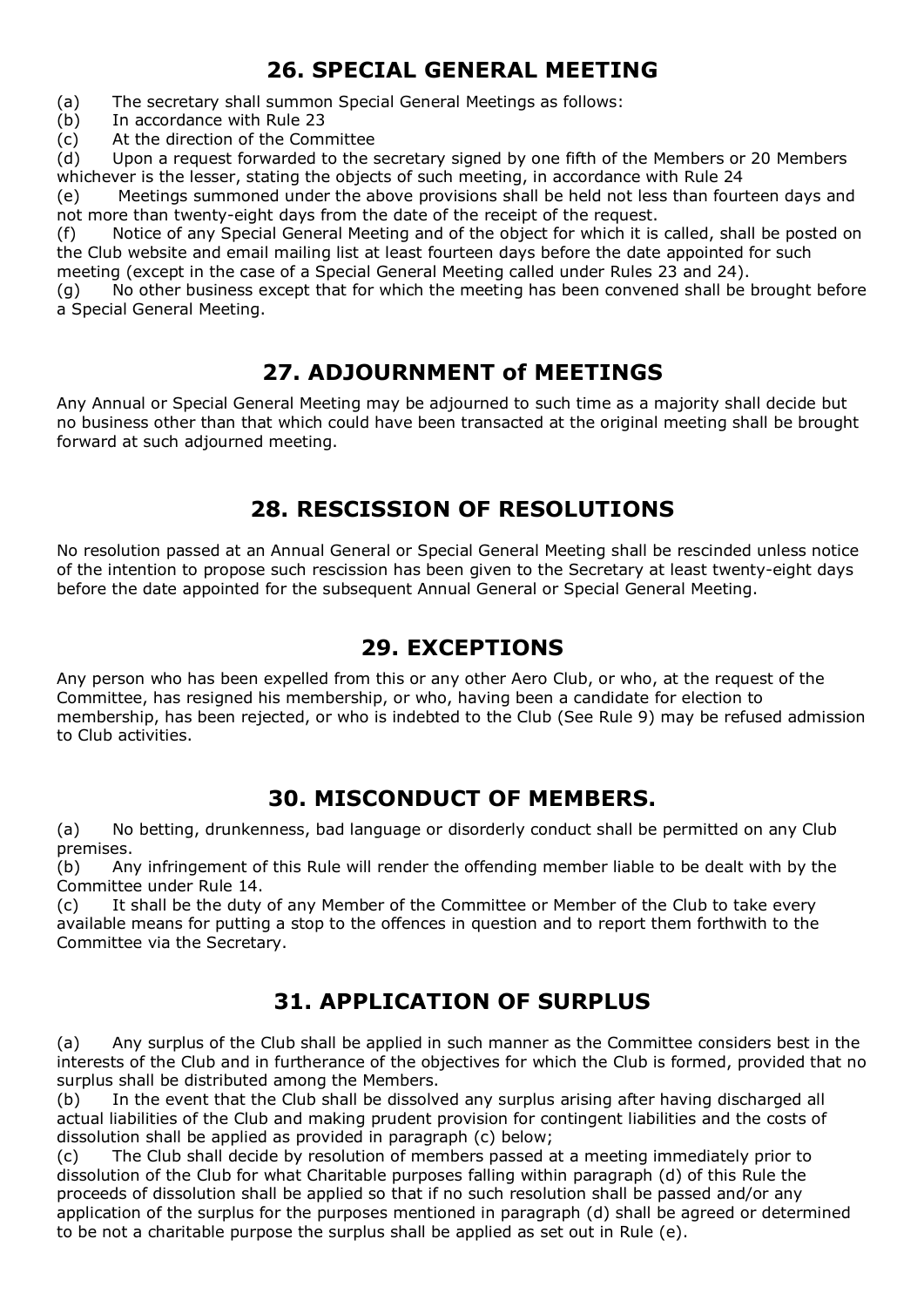(d) The purposes authorised under this paragraph (d) are such exclusively charitable institutions as shall provide for individuals particularly (but not only) those between the ages of 16 and 26 years opportunities to advance their education or attainment in light aviation, general aviation, aeronautical engineering, or aircraft safety and/or aircraft and aerodrome facilities management as the Club on the recommendation of the Committee may decide.

(e) The Charities authorised pursuant to this paragraph (e) are:

RAFA Flying Scholarships, registered Charity No. 226686 (England and Wales) Flying Scholarships for the Disabled, registered Charity No. 1070281 British Disabled Flying Association, registered Charity No. 1081804 Aviation for Paraplegics and Tetraplegics Charitable Trust, registered Charity No. 1037768.

#### **32. AMENDMENT OF RULES**

(a) Subject to paragraph (c) of this Rule 32 any rule of the Club may be rescinded or amended or any new Rule added by a resolution carried by three-quarters of the votes given thereon at any General Meeting of which notice has been given specifying the intention to propose such a rescission, amendment or addition of a new Rule.

(b) Propositions for amendments of Rules must be submitted in writing to the Committee one month prior to the date of such Meeting and shall be posted on the Club website and email mailing list at least fourteen days before the Meeting. No proposition shall be taken into consideration unless supported by twenty members who shall attach their signatures to such notices.

(c) No amendment shall be made to Rule 31 or Rule 32 or Rule 33 save with the consent of a seventy five percent majority of not less than two thirds of the Members eligible to vote at the meeting at which any resolution proposing any such amendment is tabled.

#### **33. DISSOLUTION**

 The Club may be dissolved by the consent of three-quarters of the members voting at a Special General Meeting called for that purpose, in strict accordance with Rule 26. Any such decision must be ratified by a postal ballot of the whole membership, where a majority of three-quarters of the membership will be required to approve the decision.

### **34. MEMBERSHIP CARDS AND THE FREE LANDINGS SCHEME**

Membership cards remain the property of the Club and are not transferable. A member who allows his card to be used by any other person will be dealt with under the provisions of Rule 14(f). Under the Free Landings Scheme membership cards are valid for one free full-stop landing per visit to an airfield listed on the Club website up to a maximum number of landings using the scheme in any membership year, the number to be decided by the committee. Any abuse of this concession will result in the member concerned being charged for any landings in excess of one per visit to a listed airfield.

### **35. DEFINITIONS**

In these Rules, including this Rule, unless the subject matter or context are inconsistent therewith: (a) Words implying the singular or plural shall include the plural or singular respectively (b) Unless the contrary intention appears, words denoting the masculine gender shall be deemed to include the feminine.

## **36. BYE LAWS**

The Committee may make such byelaws and regulations pertaining to any Club premises (temporary or permanent) as it may think fit and shall cause such byelaws and regulations to be notified to members via the Club website and email mailing list from time to time.